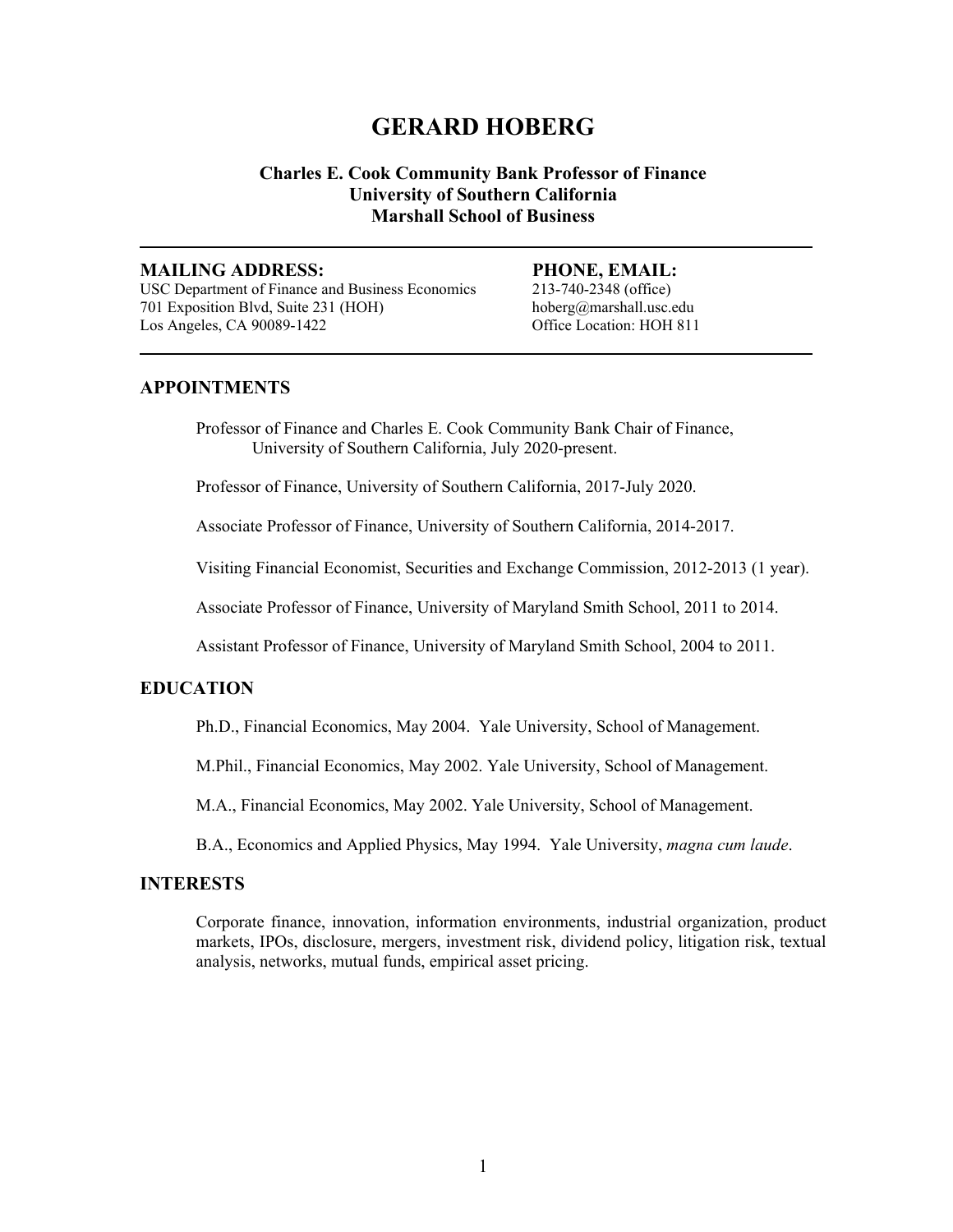# **REFEREED PUBLICATIONS**

- Product Life Cycles in Corporate Finance (with Vojislav Maksimovic) *Review of Financial Studies* (forthcoming).
- Rapidly Evolving Technologies and Startup Exits (with Don Bowen and Laurent Fresard) *Management Science* (forthcoming).
- Buy-Side Competition and Momentum Profits (with Nitin Kumar and Nagpurnanand Prabhala) *Review of Financial Studies*, (January 2022) 35 (1), 254-298.
- **Innovation Activities and Integration through Vertical Acquisitions (with Laurent Fresard** and Gordon Phillips) *Review of Financial Studies* (July 2020) 33 (7) 2937-2976. [*Oliver Williamson Award for best paper at ISNIE*].
- **•** Dynamic Interpretation of Emerging Risks in the Financial Sector (with Kathleen Hanley), *Review of Financial Studies* (Dec 2019) 32 (12) 4543–4603. [\*lead article and editor's choice, funded by NSF Grant #1449578].
- Mutual Fund Competition, Managerial Skill, and Alpha Persistence (with Nitin Kumar and Nagpurnanand Prabhala), *Review of Financial Studies*, (May 2018) 31 (5), 1896-1929.
- The Offshoring Return Premium (with Katie Moon), *Management Science*, (June 2019) 65 (6) 2876–2899.
- Offshore Activities and Financial vs Operational Hedging (with Katie Moon), *Journal of Financial Economics*, (August 2017) 125 (2), 217-244 [\*lead article].
- Text-Based Industry Momentum (with Gordon Phillips) *Journal of Financial and Quantitative Analysis*, (December 2018) 53 (6), 2355-2388. [Sharpe Award for best paper in 2018 JFQA]
- Industry Choice and Product Language (with Gordon Phillips), *Management Science*, (August 2018) 64 (8), 3735-3755.
- Do Fraudulent Firms Produce Abnormal Disclosure? (with Craig Lewis) , *Journal of Corporate Finance*, (April 2017) 43, 58-85.
- Text-Based Network Industries and Endogenous Product Differentiation (with Gordon Phillips), *Journal of Political Economy*, (October 2016) 124 (5), 1423-1465.
- Does Product Market Competition Drive CVC Investment? Evidence from the U.S. IT Industry (with Keongtae Kim and Anand Gopal), *Information Systems Research* (June 2016) 27 (2), 259-281.
- Redefining Financial Constraints: a Text-Based Analysis (with Vojislav Maksimovic), *Review of Financial Studies* (May 2015) 28 (5), 1312-1352.
- Product Market Threats, Payouts, and Financial Flexibility (with Gordon Phillips and Nagpurnanand Prabhala)*, Journal of Finance* (February 2014) 69 (1), 293-324.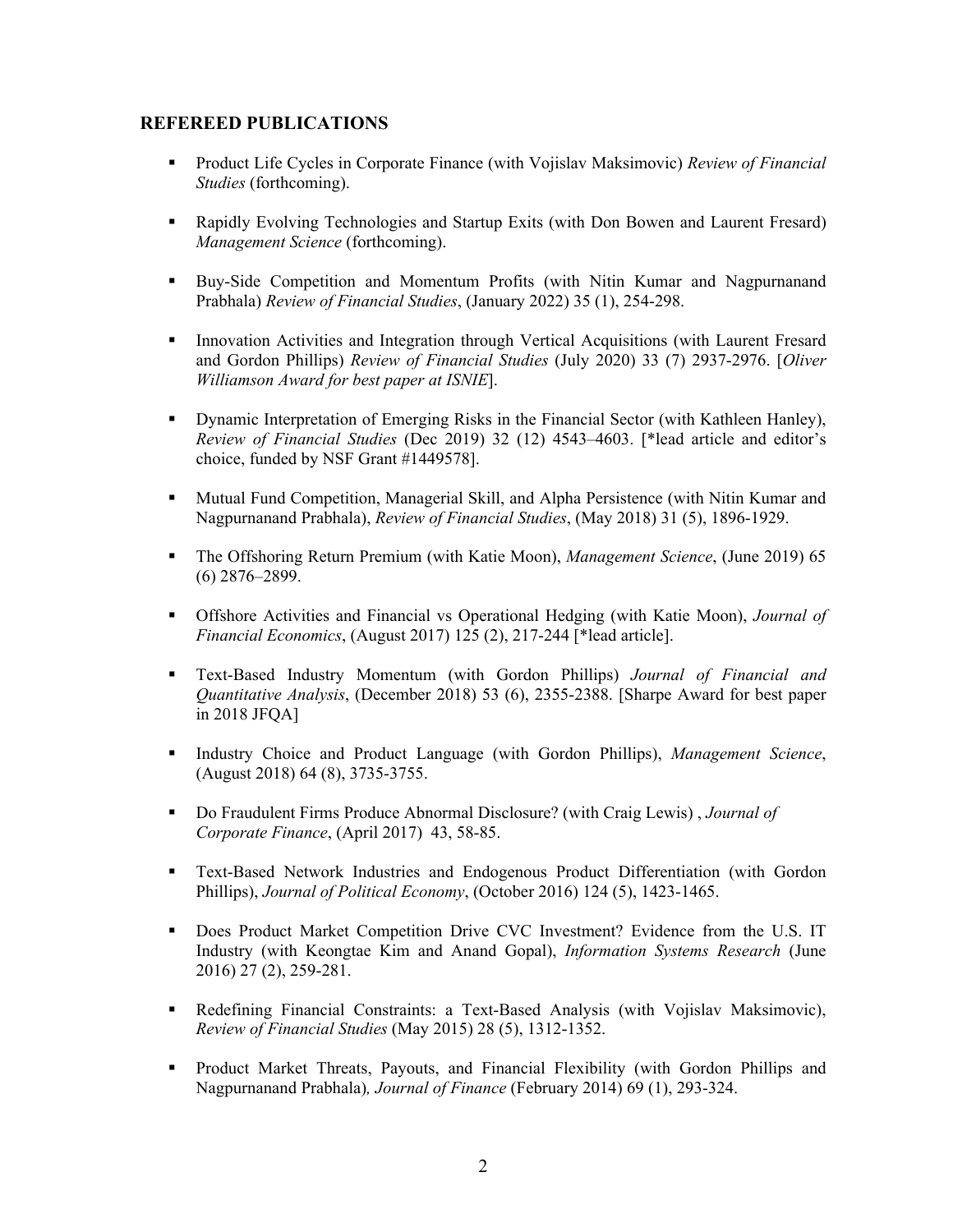- **Example 1.4** Litigation Risk, Strategic Disclosure and the Underpricing of Initial Public Offerings, (with Kathleen Hanley), *Journal of Financial Economics* (February 2012) 103, 235-254.
- Product Market Synergies and Competition in Mergers and Acquisitions: A Text-Based Analysis, (with Gordon Phillips), *Review of Financial Studies* (October 2010) 23 (10), 3773-3811.
- The Information Content of IPO Prospectuses (with Kathleen Hanley), *Review of Financial Studies* (July 2010) 23 (7), 2821-64.
- Real and Financial Industry Booms and Busts (with Gordon Phillips), *Journal of Finance*  (January 2010) 65 (1), 45-86.
- Disappearing Dividends, Catering, and Risk (with N.R. Prabhala), *Review of Financial Studies* (January 2009) 22 (1), 79-116.
- The Underwriter Persistence Phenomenon*, Journal of Finance* (June 2007) 62 (3), 1169- 1206.

# **PUBLISHED DISCUSSION**

 Discussion of using unstructured and qualitative disclosures to explain accruals*, Journal of Accounting and Economics* (Nov-Dec 2016) 62 (2-3), 228-233.

# **WORKING PAPERS**

- U.S. Innovation and Chinese Competition for Innovation Production (with Bruce Li and Gordon Phillips) (Revise and Resubmit at *Review of Financial Studies*).
- Intellectual Property Protection Lost: The Impact on Competition and Acquisitions (with Utku Acikalin, Tolga Caskurlu, and Gordon Phillips).
- Director Networks and Innovation Herding (with Felipe Cabezon).
- Life Cycles of Firm Disclosures (with AJ Yuan Chen and Vojislav Maksimovic).
- Scope, Scale and Competition: The 21st Century Firm (with Gordon Phillips).
- **Disclosure Informativeness, Business Change, and Earnings Quality (with Christopher Ball** and Vojislav Maksimovic).
- Merger Integration and Merger Success (with Gordon Phillips).
- Can Anomalies Survive Insider Disagreements (with Deniz Anginer and Nejat Seyhun).
- Shocks to Industry Networks and Post-Earnings Announcement Drift (with Bok Baik, Jungbae Kim, and Peter Oh).

# **PERMANENT WORKING PAPERS**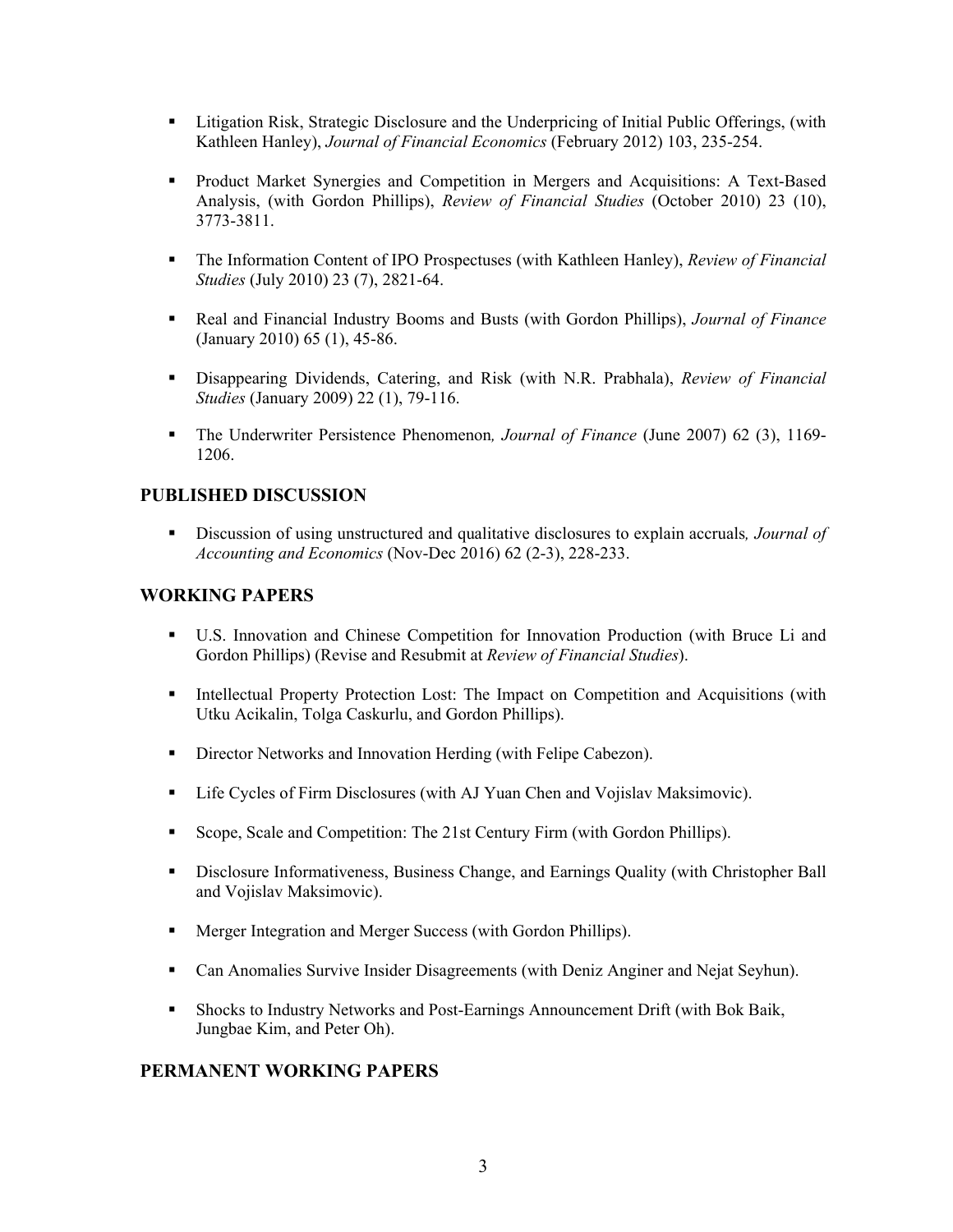- **Product Market Uniqueness, Organizational Form and the Stock Market (with Gordon** Phillips).
- Do Underwriters Collaborate with Venture Capitalists in IPOs? Implications and Evidence (with Nejat Seyhun).
- Are Angels Different? An Analysis of Early Venture Financing (with Brent Goldfarb, David Kirsch, and Alex Triantis).
- Optimized vs. Sort-Based Portfolios (with Ivo Welch).
- Aged and Recent Market Betas in Securities Pricing (with Ivo Welch).

# **MAJOR GRANTS**

- *National Science Foundation Grant* (#1937153, Co-Principal Investigator with Craig Knoblock, Gordon Phillips, Jay Pujara, and, Louiqa Raschid. Total \$1,000,000), Exploiting Financial and Economic Data: Business OKN. [A big data collaboration between finance scholars and computer science scholars].
- *National Science Foundation Grant* (#1561068, Co-Principal Investigator with Craig Knoblock, Gordon Phillips, and Pedro Szekely, Total \$518,000), Capturing Organizational Form, Competition, and Industry Change through Text-mining of Private and Public Firm. [A big data collaboration between finance scholars and computer science scholars].
- **National Science Foundation Grant** (#1449578, Co-Principal Investigator with Kathleen Hanley, Amount \$299,683), EAGER: III: CIFRAM: Dynamic Identification and Interpretation of Emerging Systemic Risks Using Textual Analysis. [\*Resulted in publication of "Dynamic Interpretation of Emerging Systemic Risks in the Financial Sector" in the *Review of Financial Studies*.]
- *National Science Foundation Grant* (#0819826, Co-Principal Investigator with Ivo Welch, Amount \$107,240), Study Long-Term and Short-Term Market Betas in Securities Pricing.

# **AWARDS AND HONORS**

- USC Marshall School, Dean's Award for Research Excellence, 2018.
- Sharpe Award for best paper in the 2018 issue of the Journal of Quantitative and Financial Analysis (one of two winners in 2018).
- Oliver Williamson Award for best paper in the ISNIE Conference recognizing multidisciplinary research for the paper "Innovation Activities and the Incentives for Vertical Acquisitions and Integration" (w/ Laurent Fresard & Gordon Phillips).
- Review of Financial Studies, Best Referee of the Year Award, 2014, Sponsored by Cornerstone Research.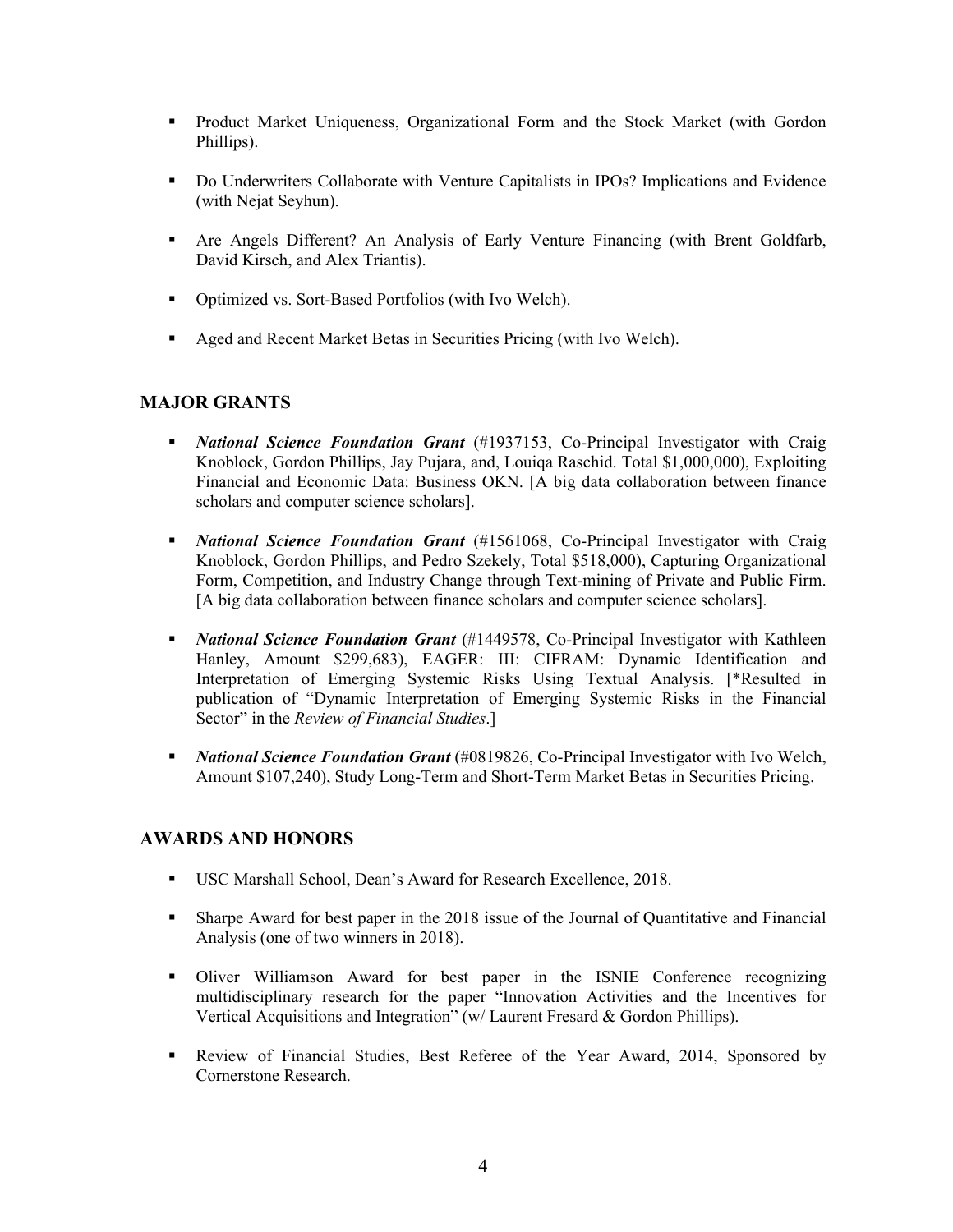- Olian Award, 2011. Awarded for the best summer research proposal in 2011 at the Smith School of Business.
- Member of the Finance, Organizations, and Markets Research Group.
- Appointed Research Economist with the National Bureau of Economic Research (NBER) on two occasions. (1) in 2009 for duration of NSF Grant #0819826 listed above and (2) in 2016 for duration of NSF Grant #1561068 listed above.
- Top 15% Teaching Award: 2009, 2012, University of Maryland Smith School of Business
- Vale Doctoral Research Fellowship, 2000-2004.

# **JOURNAL EDITORIAL SERVICES**

- *Review of Financial Studies (Associate Editor, 2015-2018)*
- *Journal of Financial Services Research (Associate Editor, 2010- )*
- *Journal of International Business Studies (Editorial Review Board, 2018- )*

# **CONFERENCE ORGANIZER**

- **Finance, Organizations & Markets (FOM)** (co-organized 2017 and 2019, w/ O. Ozbas).
- *Conference on Emerging Technologies in Accounting and Finance (CETAFE)* (co-organized inaugural launch in 2019, w/ L. Stice-Lawrence).
- *USC Fintech Mini Conference* (inaugural launch 2019, practitioner and academic).

# **INVITED PRESENTATIONS**

| 2021: | Michigan State University, University of British Columbia,                  |
|-------|-----------------------------------------------------------------------------|
|       | University of Texas Austin, Stockholm Business School (FutFinInfo),         |
|       | Texas A&M, Goethe University Frankfurt (marketing), Ohio State University,  |
|       | Australia National University, Iowa State University, University of Iowa,   |
|       | Tulane University.                                                          |
| 2020: | Georgia State University, UC Berkeley (law), University of Alabama, Federal |
|       | Reserve Bank of New York (panel), Baylor University, Cheung Kong GSB,       |
|       | University of Toronto.                                                      |
| 2019: | San Diego University, Cornell University, University of Iowa (accounting,   |
|       | Sydney Winter Lecture Series), Bocconi University, University of Florida,   |
|       | Florida State University, University of Delaware, Southern Methodist        |
|       | University.                                                                 |
| 2018: | UC Berkeley (law), Temple University, University of Nebraska,               |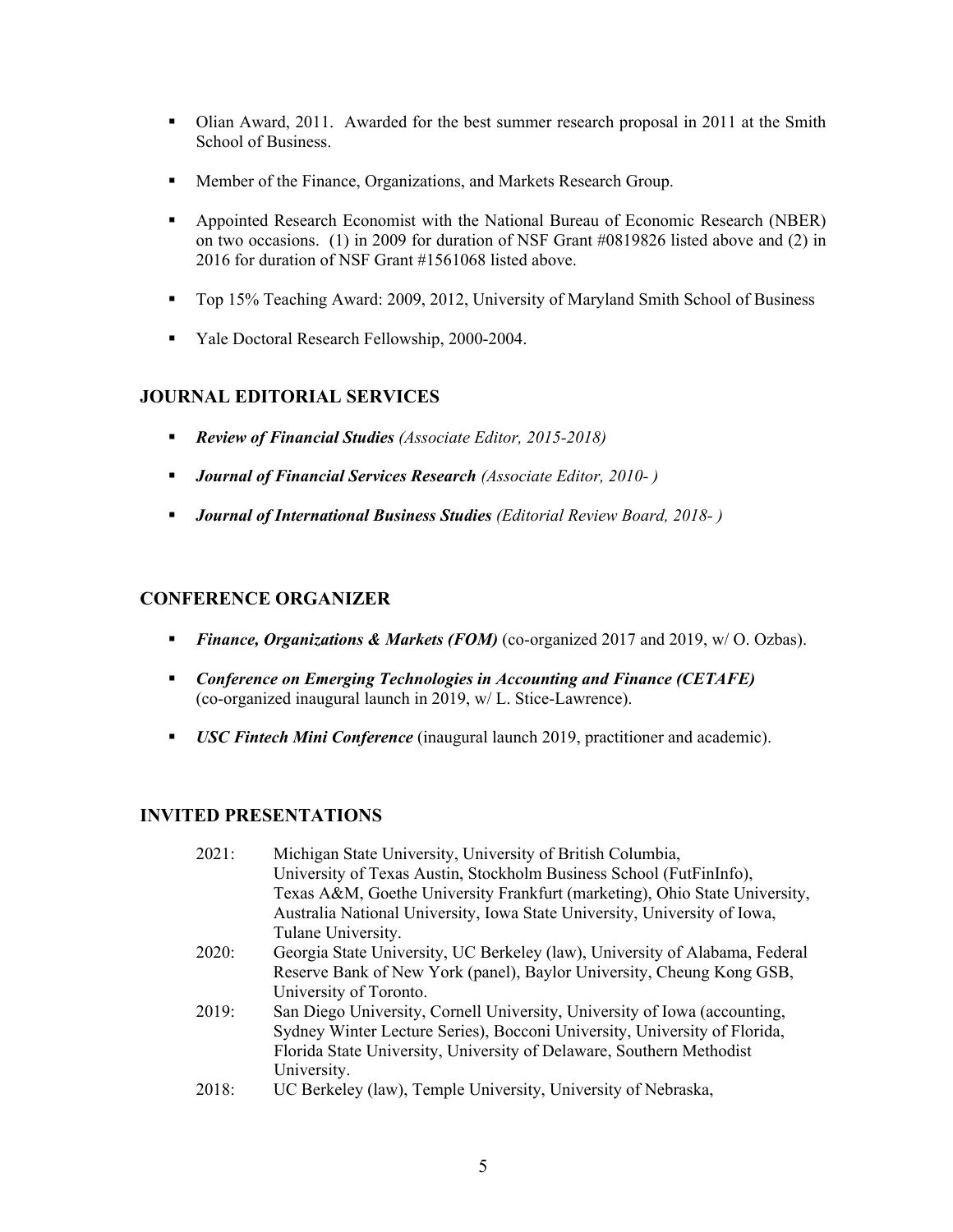Toulouse Business School, INSEAD (accounting), Texas Christian University, Dartmouth College, Arizona State University, University of Virginia McIntire, Ecole Polytechnique Federale de Lausanne/Swissquote.

- 2017: University of Calgary, University of Minnesota (accounting), City University of Hong Kong, Seoul National University, Norwegian School of Economics, Case Western Reserve, Georgetown University, Vanderbilt University, Swiss Finance Institute (Lugano), Swiss Finance Institute (Lausanne).
- 2016: University of California Riverside, University of Illinois Chicago, University of California Davis, University of South Carolina, University of Georgia, Michigan State University, Office of Financial Research (OFR, US Treasury), University of Miami (accounting), University of Cambridge, Warwick Business School, London Business School (accounting), University of Rochester (accounting).
- 2015: Claremont McKenna College, University of Nevada Las Vegas, University of Alberta Frontiers of Finance, Hong Kong University of Science and Technology, Hong Kong University, University of Colorado (accounting and finance joint), Northeastern University, Sabanci University, U.T. Dallas, University of Amsterdam, Tilburg University.
- 2014: Rice University, University of North Carolina, Ohio State University, University of Washington, Wharton (accounting), Georgia Institute of Technology, University of Houston, Washington State University.
- 2013: University of Pittsburgh, University of British Columbia, University of Notre Dame, University of Southern California.
- 2012: University of Michigan, University of Chicago, Singapore Management University, Nanyang Business School, National University of Singapore, Kauffman Foundation, University of Utah, McMaster University
- 2011: Temple University, Securities and Exchange Commission
- 2010: University of Arizona, George Mason University, Michigan State University
- 2009: Barclays Global Investors
- 2008: U.S. Securities and Exchange Commission, Department of Justice
- 2006: University of Michigan
- 2005: University of Michigan, Virginia Tech, Towson University, U.S. Securities and Exchange Commission
- 2004: University of Maryland, University of Rochester, Indiana University, University of Michigan

# **KEYNOTE PRESENTATIONS**

- **Economics and Natural Language Processing Workshop (ECONLP) (2021 EMNLP).**
- **Marketing Strategy Meets Wall Street (2019, INSEAD).**
- Sydney Winter Lecture Series (2019 University of Iowa).

# **CONFERENCE PAPER PRESENTATIONS**

- American Finance Association: 2006, 2007, 2008, 2010 (2x), 2014, 2015 (2x), 2017, 2018, 2019
- Western Finance Association: 2007, 2012, 2013, 2015, 2019
- **SFS Cavalcade: 2012, 2021.**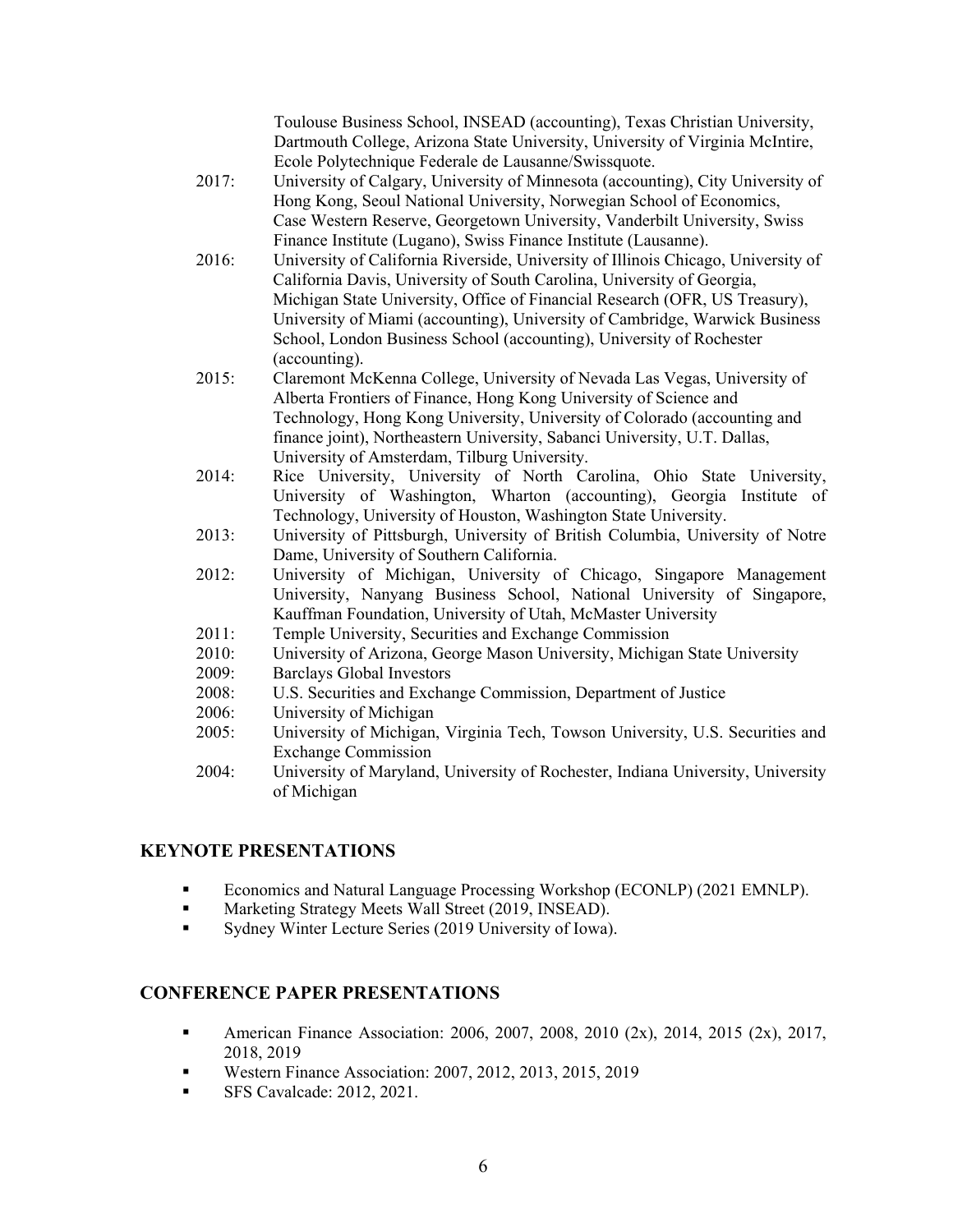- **Financial Intermediation Research Society (FIRS): 2018, 2021.**
- **NBER Asset Pricing Workshop: 2007, 2009**
- **NBER Big Data Conference: 2020**
- **NBER Corporate Finance Workshop: 2006, 2007, 2008**
- **NBER Entrepreneurship Workshop: 2008**
- **ABFR (AI and Big Data Finance Research Forum): 2021**
- Chicago Becker-Friedman Inst. Macro Financial Modeling Conf: 2017.
- MIT Golub Center for Finance and Policy (3<sup>rd</sup> Annual Conf): 2016.
- Asian Bureau of Finance and Economic Research (ABFER): 2014
- City University of Hong Kong International Finance Conf: 2012
- CFEA Conference: 2012 [USC], 2014 [2x anticipated, GSU]
- **IPO Symposium (Oxford University): 2008**
- Utah Winter Conference: 2006
- **Washington University Corporate Finance Conference: 2009**
- **Scientific Network: Textual Analysis in Econ. and Finance.**
- Georgia State FinTech Conference (2019).

# **DISCUSSANT PRESENTATIONS**

- American Finance Association: **Numerous**.
- Western Finance Association: **Numerous**.
- SFS Cavalcade: **Numerous**.
- Northern Finance Association: 2020.
- **SEC Conference on Financial Market Regulation: 2019**
- Journal of Accounting and Economics Conf: 2015
- Southern California Finance Conference: 2014
- Finance, Organizations, and Markets (FOM) Research Group: 2013
- CFEA Conference: 2010 [UMD], 2012 [USC], 2013 [UNC].
- UBC Winter Finance Conference: 2011
- **Washington University Corporate Finance Conference: 2011**
- **Maryland Behavioral Finance Symposium: 2007**

# **TEACHING**

University of Southern California Marshall School of Business

- FBE 560 (MBA/MSF level): elective course in Financial Restructuring, M&A, and Valuation, 2015-present (avg ratings 4.6/5.0).
- **FBE 460 (Undergrad level): elective course in Financial Restructuring,** M&A, and Valuation, 2015-present (avg ratings 4.3/5.0).
- GSBA 690 (PhD level): course teaches students learn how to write high quality research papers in finance from inception to final product.

University of Maryland Smith School of Business

- Average annual ratings: 4.4/5.0 to 4.7/5.0 (2004-2013). Ratings uniformly in this range for PhD, MBA, and EMBA courses. Top 15% Teaching Award, 2009, 2012.
- BMGMT 840 (PhD level): first course in Financial Economics for PhD students, 2004-2011.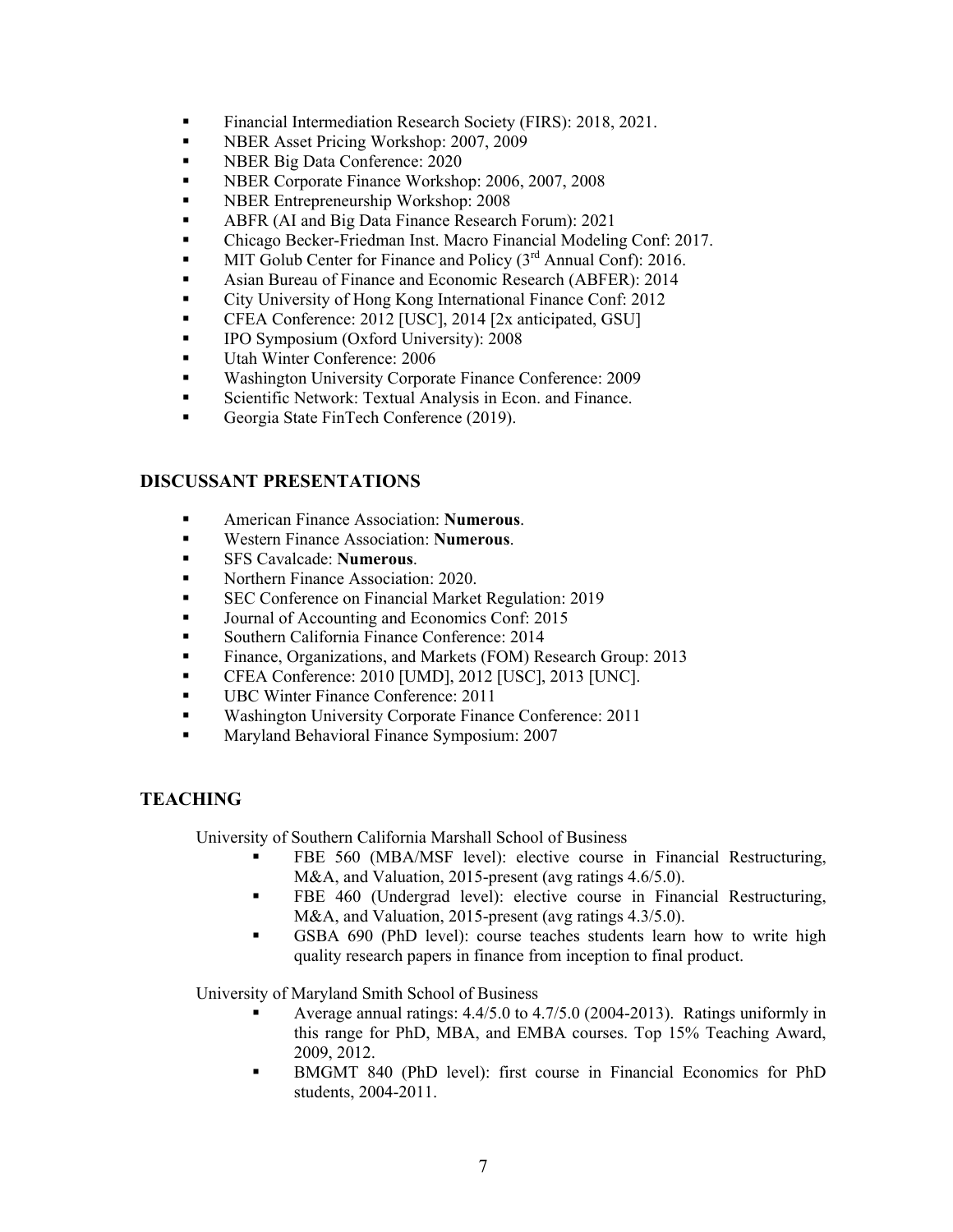- BUFN 716 (MBA level): second year elective course in Financial Restructuring and Valuation for MBA and MSF students, 2004-2014.
- EXECUTIVE MBA: Financial Restructuring and Valuation, taught in winter 2012, complete 3 credit course, ratings 4.68/5.0. Also previously taught a not-for-credit EMBA session on Financial Restructuring in 2010.

## **PH.D. COMMITTEE MEMBER**

Served on the PhD Committees for the following students at the University of Southern California (field of expertise, year of defense, and placement in parentheses, chair or co-chair): Davidson Heath (Fin, 2015 Utah), Derek Harmon (Mgmt, 2016 Michigan), Shiwon Song (Acct, 2016, INSEAD), Pureum Kim (Acct, 2017, CA State Fullerton), Vuk Talijan (Fin, 2018, TBD), Peter Oh (Acct, 2018 McGill), Conson Zhang (Fin, 2019, Co-Chair, Peking University), Bruce (Yuan) Li (Fin, 2019, Chair, Cornerstone), Felipe Cabezon (Fin, 2021, Chair, Virginia Tech), Tina Lang (Acct, 2021, Cal State East Bay), Sunny Yoo (Fin, 2021, Chinese University of Hong Kong, Shenzen), Ventsi Stamenov(Acct, 2021, Georgia State University), Stacey Ritter (Acct, 2021, Santa Clara University), Vivian Wong (Fin, 2021).

Served on the PhD Committees for the following students at the University of Maryland (field of expertise, year of defense, and placement in parentheses): Dmitry Khanin (M&O, Cal State Fullerton), Nitish Sinha (Fin, University of Illinois Chicago), Michael Padhi (Fin), Matthew Kozora (Fin, SEC), Nitin Kumar (Fin, ISB), Katie Moon (Fin, SEC), Qiang Li (M&O), Vivian Wei Guo (M&O, City University Hong Kong), Onur Tosun (Fin, Warwick), Ayeh Bandeh Ahmadi (Econ, OFR), Armando Amenta (Econ), Austin Starkweather (Fin, 2016, Cornerstone), Donald Bowen (Fin, 2017, Virginia Tech).

# **INTERNAL SERVICE**

## **DEPARTMENT LEVEL**

- USC FBE Annual Performance Review (APR) Committee (2022).
- USC FBE Departmental Electives Overhaul Committee (2021).
- USC FBE PhD Committee (2015-present)
- USC Finance senior and rookie recruiting committee (2015-2018).
- USC PhD Committee on program revisions (2015-2017).
- Chair of UMD Finance Department recruiting committee (2013-2014). Member of recruiting committee (2011, 2015).
- Head of UMD Finance PhD Program (2011-2012)
- UMD PhD Committee (2004-present)
- Case Competition Selection Committee (2006-2010)
- Managed Finance Seminar Series (2005, 2010)
- Screened and interviewed faculty recruiting candidates (2004-present)

## **SCHOOL LEVEL**

Executive Board: Institute for Outlier Studies Bus (iORB) (2021-present).